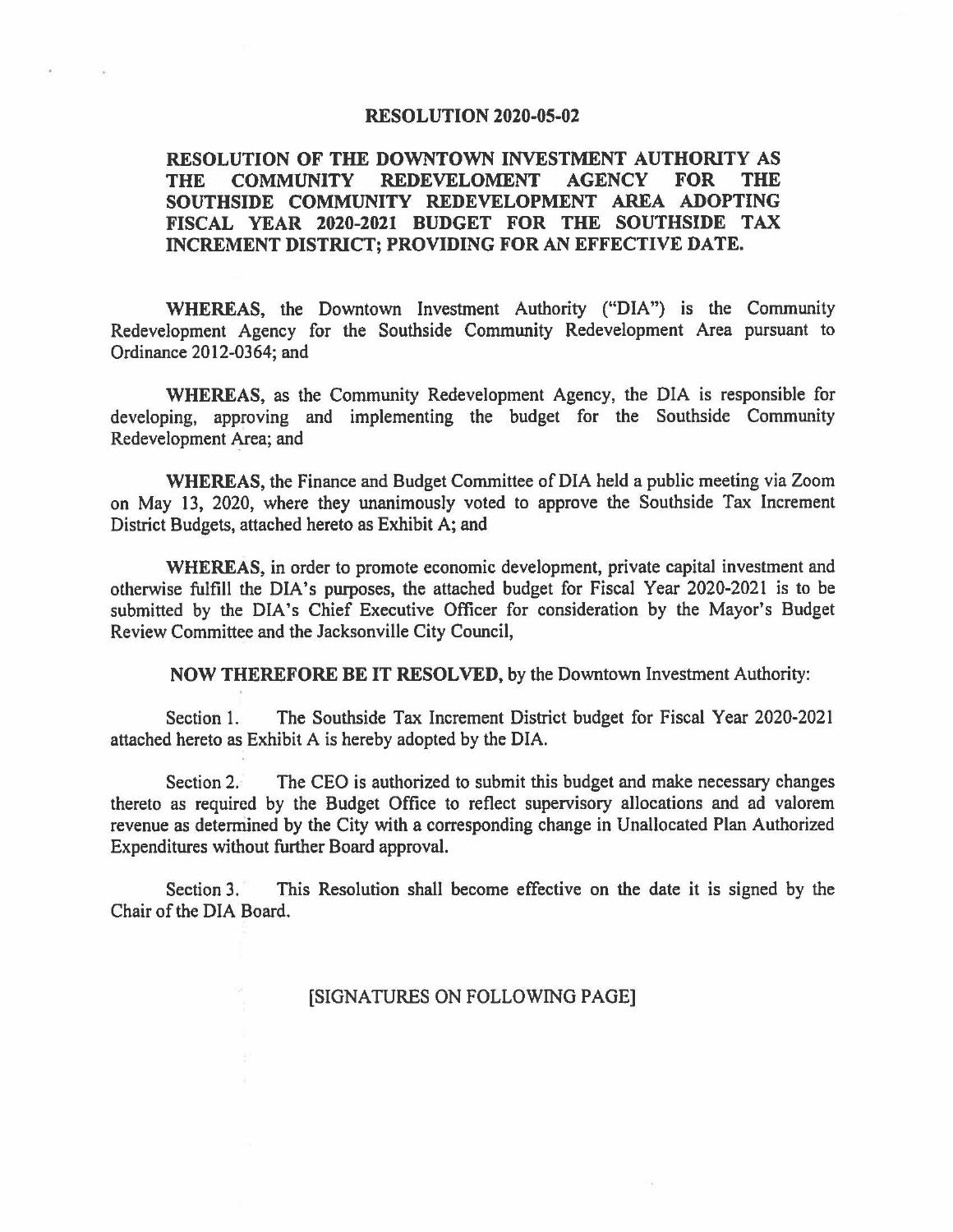RESOLUTION 2020-05-02 PAGE2OF2

## WITNESS: **DOWNTOWN INVESTMENT AUTHORITY**

 $\frac{1}{\sqrt{2\pi}}$ 

Craig Gibbs, Chairman Date

 $05 - 26 - 20$ 

VOTE: In Favor:  $\frac{9}{2}$  Opposed:  $\frac{0}{2}$  Abstained:  $\frac{0}{2}$